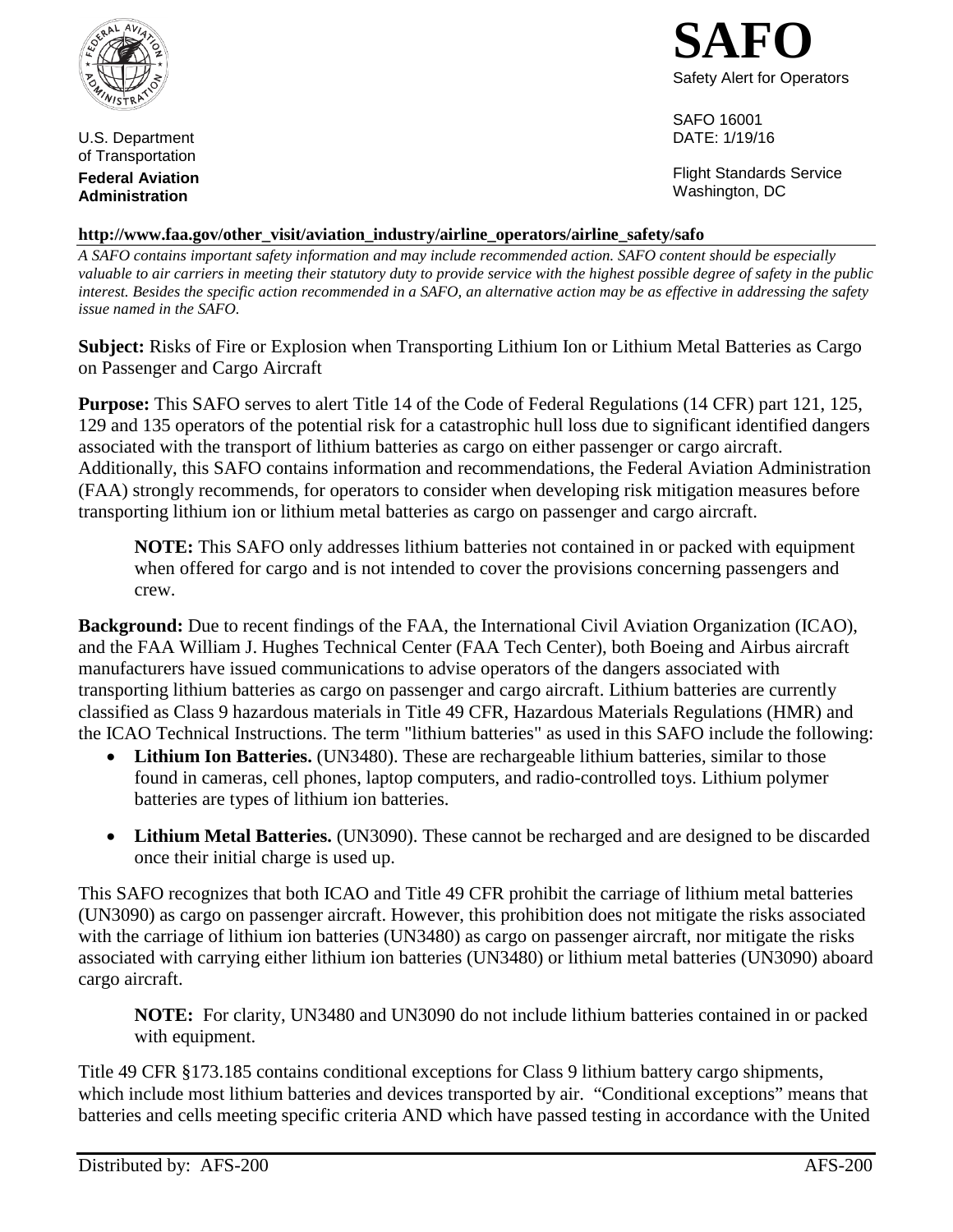Nations (UN) Manual of Tests and Criteria may be shipped with relief from some marking, labeling, documentation and packaging requirements. Conditional exceptions are provided for certain small lithium batteries under specific conditions. However, these small batteries are still classified as a hazardous material. Operators may not be aware they are accepting and transporting lithium batteries meeting these conditional exceptions unless they have implemented procedures through their own policies or variations to require customers to identify these shipments when offered for transportation.

Aircraft manufacturers Airbus and Boeing, as well as the European Aviation Safety Agency (EASA) and ICAO, have recently published material on the risks associated with the carriage of lithium batteries. These references include the following:

- Airbus operators can reference Airbus In-Service Information publication, ISI 00.00.00182, dated July 24, 2015;
- Boeing operators can reference Boeing Multi Operator message, MOM-MOM-15-0469-01B, dated July 17, 2015;
- EASA Safety Information Bulletin Operations SIB No.: 2015-19; 05 October 2015; Transport of Lithium Batteries as Cargo by Air.
- ICAO Electronic Bulletin, EB 2015/48; AN 11/2.1; 15 September 2015.

**Discussion:** FAA testing has shown that a single lithium battery (cell), whether metal or ion, in thermal runaway will spread to the neighboring batteries in the package and to adjacent packages. Thermal runaway is initiated by an internal short within the battery that may be caused by a manufacturing contaminant, battery damage during handling or from heat produced in the environment, such as by an adjacent fire.

In 2015, FAA Tech Center testing showed that the ignition of the unburned flammable gases associated with a lithium battery fire could lead to a catastrophic explosion. The current design of the Halon 1301fire suppression system (concentration 5%) in a Class C cargo compartment in passenger airplanes is incapable of preventing such an explosion. In addition, tests also revealed that the ignition of a mixture of flammable gases could produce an over pressure, dislodging pressure relief panels, and thereby allowing leakage from the associated cargo compartment. This could lead to the spread of smoke and gases from the fire into occupied areas of the airplane. The number of cells necessary to produce this condition is small and can occur with just a few packages. Operators are encouraged to refer to SAFO 10017 for further information with the understanding that the recommendations contained in that SAFO may be amended with information sourced from continuing research.

A summary of the flammable gas testing and findings can be found at: (Note: this link contains video presentations and may require a lengthy download.) http://www.fire.tc.faa.gov/ppt/systems/Sept\_18\_ [2015\\_Battery\\_Public\\_Meeting.pptx. A continually updated listing of research performed by the FAA](http://www.fire.tc.faa.gov/ppt/systems/Sept_18_2015_Battery_Public_Meeting.pptx)  Tech Center on lithium ion batteries can be found at, http://www.fire.tc.faa.gov/systems/Lithium-Batteries.

**Recommended Action:** Before operators engage in the transport of lithium ion batteries as cargo on passenger aircraft, or lithium ion or lithium metal batteries on cargo aircraft, be aware that ICAO and major airframe manufacturers (Boeing and Airbus) have recommended that operators perform safety risk assessments in order to establish whether, or how, they can manage the risk associated with the transport of these batteries. The FAA strongly supports these recommendations. The FAA encourages those operators who have previously performed a risk assessment to reevaluate their assessment in light of the further evidence gained through the recent testing of lithium batteries. Operators that have implemented a formal Safety Management System (SMS) should accomplish a Safety Risk Assessment (SRA), in accordance with the Safety Risk Management process in its SMS.